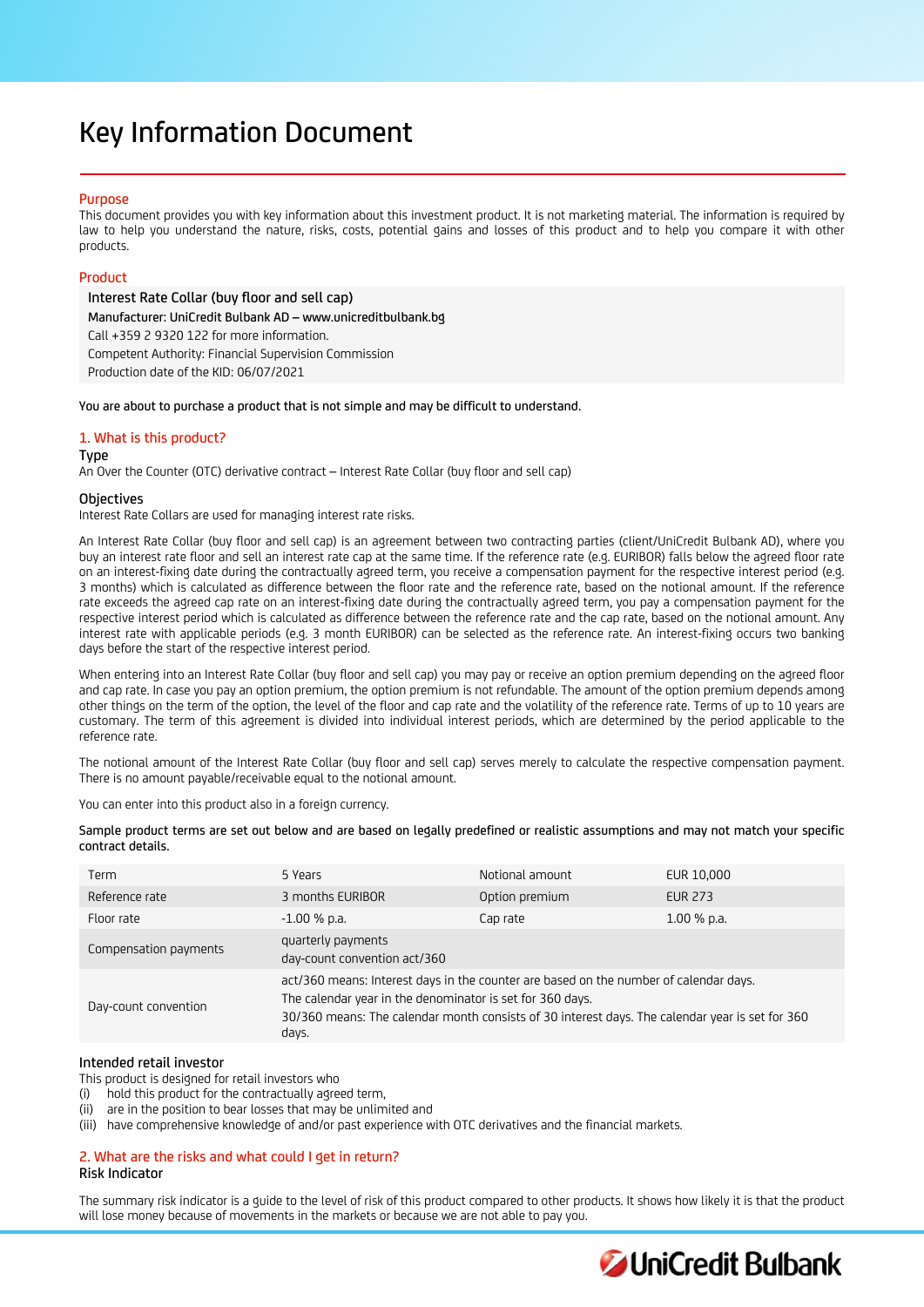We have classified this product as 7 out of 7, which is the highest risk class.



Be aware of currency risk. You may pay and/or receive payments in a different currency, so the final return you will get depends on the exchange rate between the two currencies. This risk is not considered in the indicator shown above.

In some circumstances you may be required to make payments to pay for losses. The total loss you may incur may be significant.

This product does not include any protection from future market performance so you could incur significant losses.

#### Performance Scenarios

Market developments in the future cannot be accurately predicted. The scenarios shown are only an indication of some of the possible outcomes based on recent returns. Actual returns could be lower.

## Notional amount EUR 10,000

| Scenarios             |                                            | 1 year          | 3 Years        | 5 Years<br>(Recommended<br>holding period) |
|-----------------------|--------------------------------------------|-----------------|----------------|--------------------------------------------|
| Stress scenario       | What you might get back or pay after costs | <b>EUR -273</b> | <b>EUR-273</b> | <b>EUR -273</b>                            |
|                       | Average return/loss each year              | $-2.73%$        | $-0.91%$       | $-0.54%$                                   |
| Unfavourable scenario | What you might get back or pay after costs | <b>EUR -273</b> | <b>EUR-273</b> | <b>EUR -273</b>                            |
|                       | Average return/loss each year              | $-2.73%$        | $-0.91%$       | $-0.54%$                                   |
| Moderate scenario     | What you might get back or pay after costs | <b>EUR -273</b> | <b>EUR-273</b> | <b>EUR -273</b>                            |
|                       | Average return/loss each year              | $-2.73%$        | $-0.91%$       | $-0.54%$                                   |
|                       | What you might get back or pay after costs | <b>EUR -273</b> | <b>EUR-273</b> | <b>EUR -273</b>                            |
| Favourable scenario   | Average return/loss each year              | $-2.73%$        | $-0.91%$       | $-0.54%$                                   |

This table shows the money you could get back or pay over the next 5 years, under different scenarios, assuming a notional amount of EUR 10,000. The scenarios shown illustrate how your investment could perform. You can compare them with scenarios of other products.

The scenarios presented are an estimate of future performance based on evidence from the past on how the value of this investment varies, and are not an exact indicator. What you get or pay will vary depending on how the market performs and how long you keep the product.

The stress scenario shows what you might get back or pay in extreme market circumstances, and it does not take into account the situation where we are not able to pay you.

The figures shown include all the costs of the product itself, but may not include all the costs that you pay to distributor. The figures do not take into account your personal tax situation, which may also affect how much you get back or pay.

#### 3. What happens if UniCredit Bulbank AD is unable to pay out?

Counterparties of derivative transactions are exposed to the risk that UniCredit Bulbank AD becomes unable to discharge its obligations under the transaction, for example in the case of an insolvency (inability to pay or overindebtedness) or in the case resolution measures are taken by an authority against the credit institution. Such a decision to take resolution measures can, for example, be taken if the assets of the institution are less than its liabilities, where it is unable or will, in the near future, be unable to pay its debts or other liabilities as they fall due, or where it requires extraordinary public financial support. Where resolution measures are taken, the competent resolution authority can decide on an early termination of the derivative transaction. In the case such early termination results in a claim of the counterparty against the credit institution, the decision of the resolution authority can lead to a partial or complete reduction of the principal amount of this claim or in a conversion of this claim in to equity (shares or other types of equity).

If UniCredit Bulbank AD does not fulfil its obligations connected with the product or is unable to pay, you can lose part of or the full payout or can suffer an unlimited loss. This product is not protected by any deposit guarantee scheme, legal or otherwise, or any other type of guarantee.

# 4. What are the costs?

The Reduction in Yield (RIY) shows what impact the total costs you pay will have on the performance of the product. The total costs take into account one-off, ongoing and incidental costs.

The amounts shown here are the cumulative costs of the product itself for the recommended holding period. The figures assume a notional